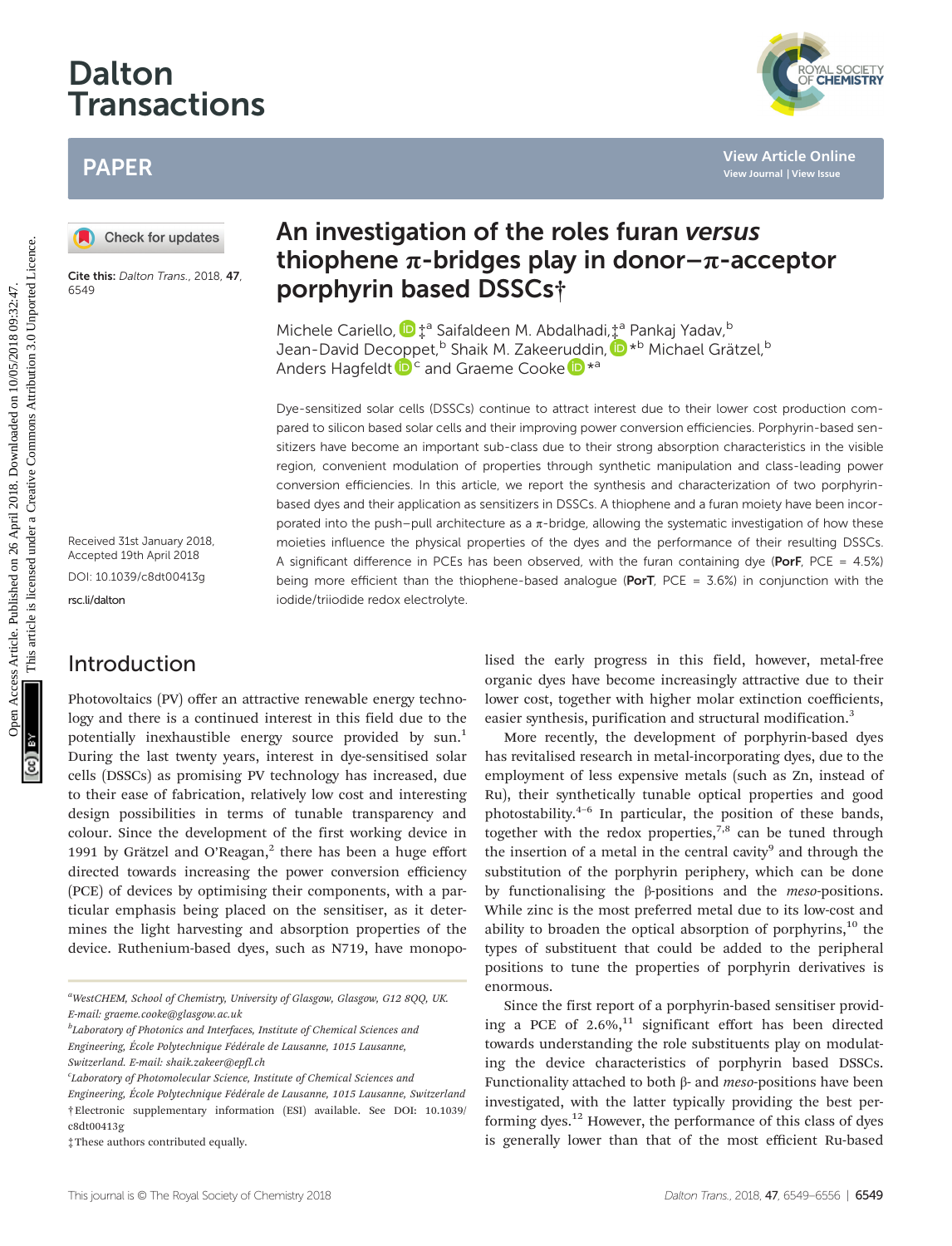dyes, due to their poor injection yields. $13,14$  To circumvent this issue, the development of meso-substituted porphyrin dyes featuring a D–π-A architecture represents a step forward regarding the performance of these molecules in DSSCs.<sup>15,16</sup> In particular, substituting the porphyrin core with electron donating moieties and electron withdrawing units attached at opposite sides of the porphyrin ring, results in the generation of an intrinsic dipole moment which favours the electron injection of the dye into the conduction band of  $TiO<sub>2</sub>$ . Finally, the introduction of alkylated aromatic units<sup>17-19</sup> at the two side *meso*positions has led to a further improvement of performance, due to the minimisation of charge recombination arising from the dye aggregation.<sup>20,21</sup> Thanks to these developments, the PCE of porphyrin-sensitised devices has grown rapidly and has provided the new record PCE of  $13\%$ .<sup>22</sup> Nevertheless, despite the high efficiencies reported for some porphyrin dyes, the synthesis of unsymmetrical derivatives is problematic and generally results in low yielding multi-step procedures leading to the formation of several side-products.<sup>23,24</sup>

In this article, we report the synthesis of two porphyrinbased dyes (Fig. 1) and their employment as sensitisers in DSSCs. Both the molecules incorporate three triphenylamine



(TPA) moieties as donor units and differ for the presence of either a thiophene or a furan ring in the  $\pi$ -bridge (A<sub>3</sub>B-type).<sup>12</sup> The three bulky TPA units have been incorporated into the dyes in view of their combined electron-donating character and ability to negate dye aggregation on the  $TiO<sub>2</sub>$  surface.<sup>12</sup> Thiophene and furan residues have been incorporated into the π-bridge, allowing the role these heterocycles have in controlling device performance of this class of dyes. Thiophene and its derivatives have been extensively studied as  $\pi$ -spacers in sensitisers for DSSCs, due to their smaller resonance energy (29 kcal mol<sup>-1</sup> for thiophene, 36 kcal mol<sup>-1</sup> for benzene) which enhances the conjugation by lowering the energy required for charge transfer  $(CT)$ .<sup>25,26</sup> The employment of furan as  $\pi$ -spacer should further improve the dye performance, due to its lower aromatic energy (16 kcal mol<sup>-1</sup>). It has also been verified that furan shows comparable optical properties and charge carrier mobility with thiophene $^{27}$  and better solubility when incorporated in polyconjugated systems.<sup>28</sup> Moreover, the higher oxidation potential of furan should improve the hole location, hence the stability of the dye, $^{29}$  and its PCE when compared to its thiophene analogue.<sup>27,30,31</sup> However, previous work has shown that thiophene, rather than furan, when incorporated as  $\pi$ -bridges of porphyrin dyes results in better PCEs, presumably due to the more electron withdrawing character and/or improved interactions between the dye and  $TiO<sub>2</sub>$  due to thiophene moiety.<sup>32–35</sup> Puper<br>
Open Access Article Computer on 2018. The constrained properties are determined to the computer on 10/03/2018. The constrained properties are determined to the common of the strength are determined to the common of

### Results and discussion

#### Synthesis

Porphyrin based dyes PorT and PorF were synthesized according to Scheme 1. The synthesis of the central meso-substituted Fig. 1 Chemical structure of dyes PorT and PorF. porphyrins was performed according to Lindsey's method<sup>36,37</sup>



Scheme 1 Synthesis of dyes PorT and PorF. Conditions: (a) Pyrrole, DDQ,  $BF_3$ ·O(C<sub>2</sub>H<sub>5</sub>)<sub>2</sub>, Et<sub>3</sub>N, DCM, r.t., 3 h; (b) Zn(OAc)<sub>2</sub>, MeOH, DCM, r.t., 18 h; (c) Pd(dppf)Cl<sub>2</sub>, K<sub>2</sub>CO<sub>3</sub> (2 M), DME, 80 °C, 2 d; (d) cyanoacetic acid, Zn(OAc)<sub>2</sub>, THF, AcOH, 70 °C, 4 h.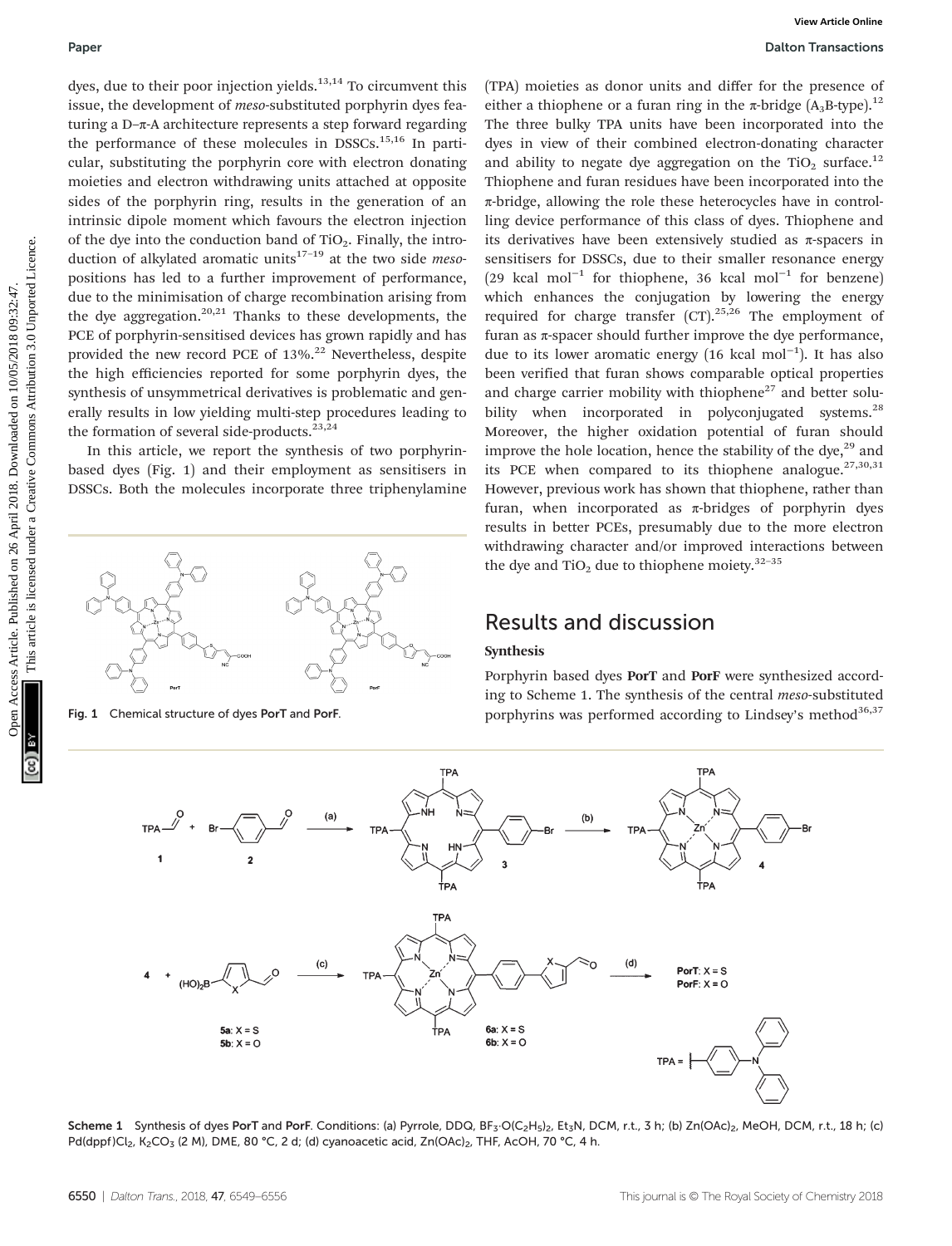(Scheme 1). 4-(Diphenylamino) benzaldehyde 1 and 4-bromobenzaldehyde 2 in 3.5/1 molar ratio were reacted with an excess of pyrrole to afford compound 3 in modest yield. This was then quantitatively converted to the Zn-based porphyrin 4, by reaction with zinc acetate. A Suzuki cross-coupling reaction between 4 and the boronic acids 5a and 5b, was carried out affording aldehydes 6a and 6b, respectively. These were then reacted with cyanoacetic acid through a Knoevenagel condensation to obtain the final dyes PorT and PorF.

#### Optical and electrochemical properties

The UV-Vis absorption spectra of the two dyes recorded in solution (Fig. 2) show the typical behaviour of metalloporphyrins, consisting of an intense and sharp B-band and two weaker Q-bands.<sup>38</sup> The former, at 438 nm for PorT and 426 nm for PorF, have an intensity of the order of  $10^5$  M<sup>-1</sup> cm<sup>-1</sup>, whilst the latter, at 565 nm and 609 nm for PorT and 553 nm and 597 nm for PorF, are one order of magnitude weaker. The absorption maxima of PorT and PorF are at 650 nm and 625 nm, respectively, corresponding to optical bandgaps  $(E_{\text{G,OPT}})$  of 1.91 eV and 1.98 eV.

The solution-based electrochemical properties of both dyes were explored by cyclic voltammetry (CV, Fig. 3) and square wave voltammetry (SWV, ESI Fig. S1†). Both dyes undergo pseudo-reversible one-electron reduction and oxidation. SWV allowed us to estimate the ionization potential  $(I<sub>P</sub>)$ , electron affinity  $(E_A)$  and fundamental band gap  $(E_{G,F})$ , respectively (Table 1). Both  $E_{\text{red}}$  and  $E_{\text{ox}}$  of **PorF** are more positive than those of PorT, of about 100 mV ( $-1.72$  and 0.31 V for PorT and −1.62 and 0.40 V for PorF), resulting in more negative energy values for  $I_P$  and  $E_A$ .

### Theoretical calculations

To gain insight in electronic properties of the two dyes, density functional theory (DFT) calculations were performed using Gaussian 09.<sup>39</sup> The optimized geometry shows a similar conformation for both the molecules, with the dihedral angles



Fig. 2 UV-vis absorption spectra of dyes PorT and PorF in DMF  $(C = 10^{-5} M).$ 



Fig. 3 Cyclic voltammetry plots of dyes PorT and PorF in DMF  $(C = 10^{-3} M)$ .

between the porphyrin and the appended benzene moieties of about 60°. Although this limits the conjugation throughout the molecule, a twisted structure could effectively decrease the dye aggregation by obstructing the formation of π-stacks among the porphyrin units.<sup>40</sup> Corresponding molecular orbitals for PorT and PorF are shown in Fig. 4. The HOMO is delocalised throughout the TPA donors and the porphyrin ring, while the LUMO is spread over the acceptor arm. This good separation is normally not found in porphyrin dyes having the  $\pi$ -bridge co-planar with the porphyrin core,<sup>41,42</sup>



Fig. 4 Frontier molecular orbital representation of PorT and PorF calculated by DFT.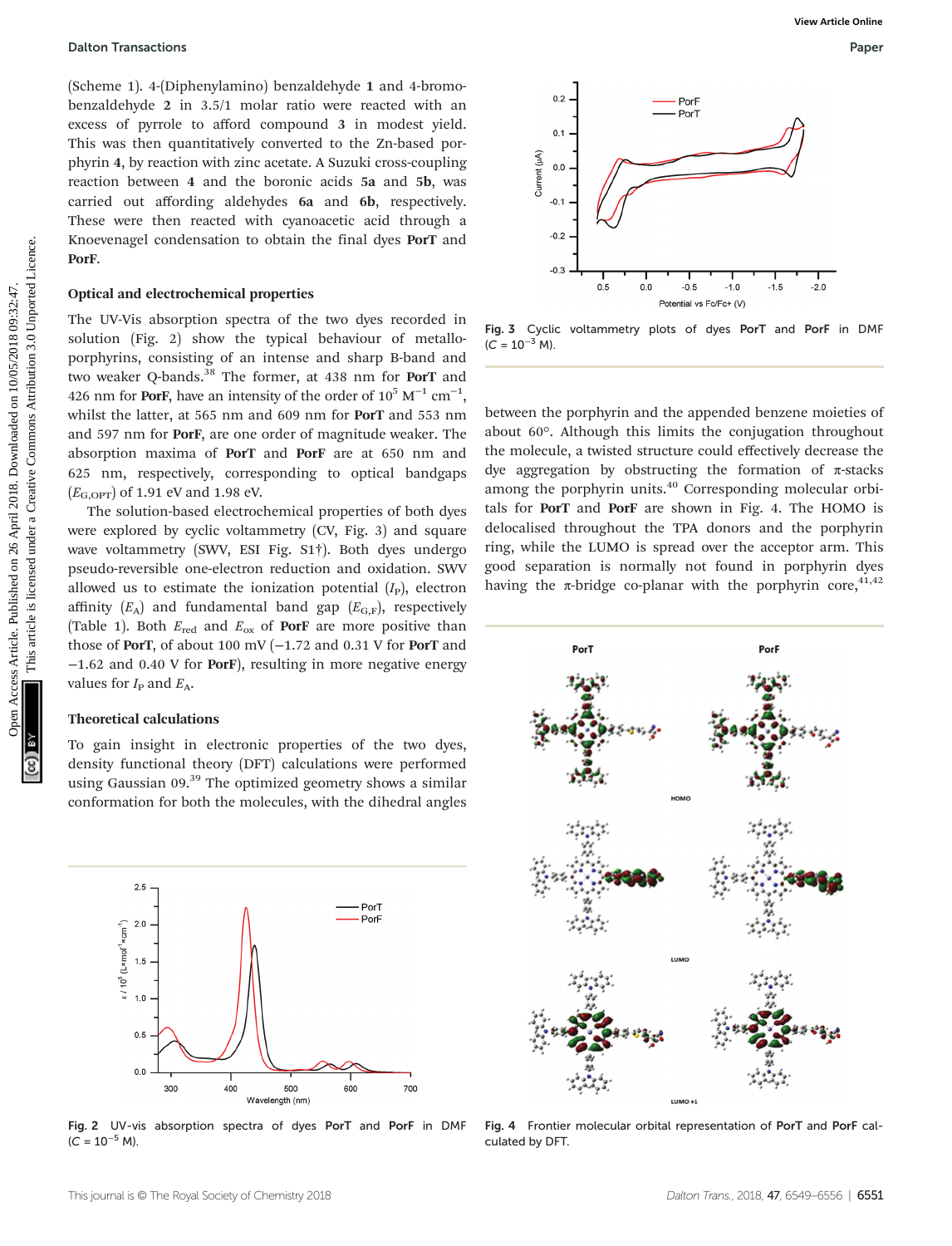indicating that the absence of the intramolecular CT band is likely due to the twisted geometry of the molecule. Fig. 4 also shows that the spatial distribution of the LUMO+1 is confined on the porphyrin core, suggesting that an optical transition between the HOMO and the LUMO+1 would be more favourable. The estimated energy of the transition is 2.54 eV and 2.64 eV, for PorT and PorF, respectively, corresponding to a wavelength of 488 nm and 469 nm. The values are in good approximation with the experimental offset of the Soret bands  $(S_0 \rightarrow S_2)$  of both the dyes. This suggests that the π-bridge does not have a significant role in the light absorption, which presumably occurs due to the presence of the porphyrin core. However, the  $\pi$ -bridge should play a significant role in the extraction of electrons upon dye excitation.

A summary of the properties of the two dyes is provided in Table 1. It is worth observing that the calculated properties are in good agreement with both the experimentally estimated ones and those calculated in previous work for similar molecules.<sup>43</sup>

Table 1 Summary of dyes PorT and PorF physical parameters

| Dye         | $E_{\rm G,OPT}$ <sup><i>u</i></sup> /eV | $I_{\rm p}{}^b /$ eV<br>(HOMO <sup>c</sup> /eV) | $E_A{}^b/eV$<br>(LUMO <sup>c</sup> /eV) | $E_{\text{G,F}}^{\dagger}$ /eV |
|-------------|-----------------------------------------|-------------------------------------------------|-----------------------------------------|--------------------------------|
| <b>PorT</b> | 1.9                                     | $-5.1(-5.13)$                                   | $-3.1(-3.07)$                           | 2.0                            |
| PorF        | 2.0                                     | $-5.2(-5.14)$                                   | $-3.2$ ( $-3.02$ )                      | 2.0                            |

<sup>a</sup> Calculated using the equation:  $E_{\text{G,OPT}} = 1240/\lambda_{\text{onset}}$ <sup>b</sup> Estimated using the equations:  $I_P$  (eV) = -4.8 –  $E_{\text{ox}}$  and  $E_A$  (eV) = -4.8 –  $E_{\text{red}}$ . <sup>44 c</sup> Values obtained by DFT calculation.  $\frac{d}{d}$  Calculated using the formula:  $E_{\text{G,F}}$  =  $E_{\rm A}-I_{\rm P}$ .

#### Device performance

The above dyes were tested as sensitisers in DSSCs by applying cobalt and iodide/triiodide redox electrolytes on  $4 \mu m + 4 \mu m$ double layer  $TiO<sub>2</sub>$  films. The photovoltaic characteristics of these devices, A–D, measured at AM 1.5G irradiance (100 mW cm−<sup>2</sup> ), are tabulated in Table 2. For dye PorF, Device A, the highest PCE obtained is 4.1% with a  $V_{\text{OC}}$  of 0.700 V, a  $J_{\text{SC}}$  of 7.7 mA cm<sup>-2</sup> and a FF of 75%. In turn, device B exhibits  $V_{\text{OC}}$  of 0.660 V,  $J_{\rm SC}$  of 8.9 mA  $\rm cm^{-2}$ , and PCE of 4.5%. Furthermore, employing the same cobalt and iodide/triiodide based redox electrolytes with PorT dye, labelled as devices C and D, respectively, the photovoltaic characteristics are tabulated in Table 2.

Table 2 Photovoltaic parameters of devices A–D measured under standard AM 1.5G illuminations at 100 mW cm−<sup>2</sup>

| Device | Dye         | Electrolyte       | Jsc<br>$\left[\text{mA cm}^{-2}\right]$ | $V_{OC}$<br>$\lceil mV \rceil$ | FF<br>(9) | PCE<br>$\lceil \% \rceil$ |
|--------|-------------|-------------------|-----------------------------------------|--------------------------------|-----------|---------------------------|
| A      | PorF        | $Co^{2+}/Co^{3+}$ | 7.7                                     | 700                            | 0.75      | 4.1                       |
| B      | PorF        | $I^{-}/I^{3-}$    | 8.9                                     | 660                            | 0.71      | 4.5                       |
| C      | <b>PorT</b> | $Co^{2+}/Co^{3+}$ | 5.9                                     | 688                            | 0.77      | 3.1                       |
| D      | <b>PorT</b> | $I^{-}/I^{3-}$    | 8.1                                     | 606                            | 0.74      | 3.6                       |
| Ref    | Y123        | $I^{-}/I^{3}$     | 12.7                                    | 749                            | 0.76      | 7.3                       |
| Ref    | Y123        | $Co^{2+}/Co^{3+}$ | 12.7                                    | 808                            | 0.78      | 8.0                       |

The data show that having thiophene (PorT) closer to the surface of  $TiO<sub>2</sub>$  enhances the recombination compared to furan (PorF) dye, which is reflected in the lower  $V_{\text{OC}}$  of PorT dye with both electrolytes. To the best of our knowledge, these results are in contrast with related studies on porphyrin-based dyes. However, these results are in good agreement with several studies on metal-free push-pull dyes<sup>27,31,45</sup> which showed an increase in  $V_{OC}$  when the device is sensitised with a furan-based dye compared to its thiophene analogue. As suggested by the authors, this difference may be due to the enhanced suppression of the electron recombination between TiO<sub>2</sub> and electrolyte.

The incident photon-to-current conversion efficiency (IPCE) spectrum of the devices is shown in Fig. 5a (inset). The IPCE spectra of both the devices A and B have peak maxima at 450 and 620 nm and the tail goes up to 700 nm. The IPCE spectrum reflects closely the absorption spectra of dyes. The integrated current of IPCE spectra of devices is close to the measured current. The difference in the HOMO level of these dyes with the cobalt electrolyte redox energy level is large enough to provide a driving force for the dye regeneration. Transient photovoltage characterisation under open circuit voltage was performed to understand the differences in the photovoltaic parameters of devices with two different electrolytes. The plot of charge vs. potential for the devices A and B shows similar behaviour but at the same charge density the  $V_{\text{OC}}$  is higher for cobalt-based electrolyte (Fig. 5b) which is consistent with the difference in the energy level of these two electrolytes. Paper<br>
indicating that the boson of the intermedicality of Particles. Published on 2018. Downloaded on 2018. The state of the state of the state of the state of the state of the state of the state of the state of the stat



Fig. 5 (a) Photocurrent density vs. voltage  $(J-V)$  curves of devices A and B with PorT under standard AM 1.5G illumination. The inset is the IPCE of devices. (b) Charge vs.  $V_{OC}$  curves.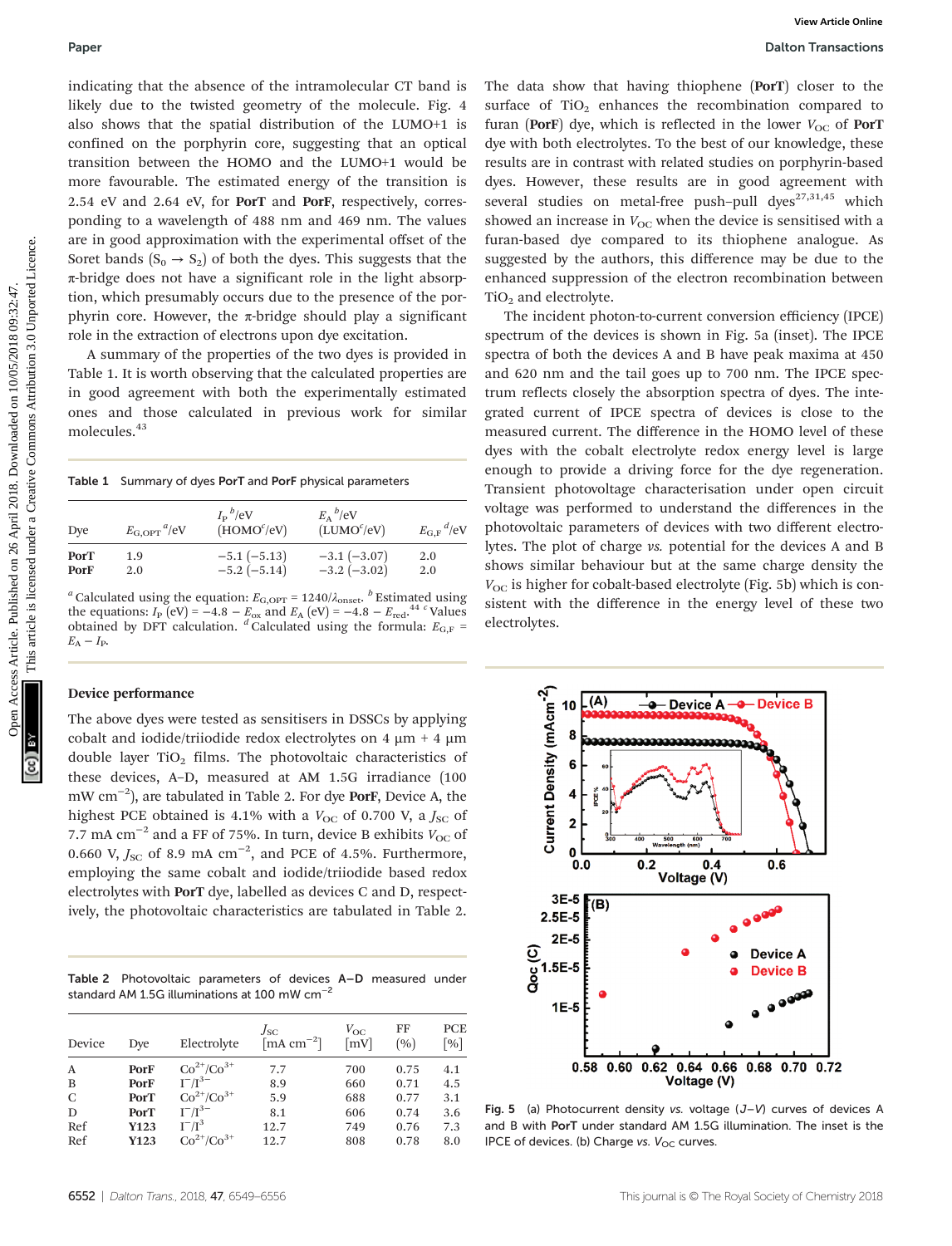### **Conclusions**

In conclusion, two porphyrin dyes containing furan and thiophene as  $π$ -conjugated spacers have been synthesized. The systematic modification of the dyes has allowed us to investigate the role this has on the optical and redox properties of the dyes together with its influence on DSSC device performance. Modification of this type leads to a significant change in the dyes solution optical and redox properties, with PorT having a lower estimated optical band gap. PorF gave rise to the best performing DSSC devices in terms of power conversion efficiencies, which was independent of the electrolyte used. This work is in contrast with related studies that have indicated that thiophene-based bridges tend to give rise to superior power conversion efficiencies, and indicates that the role the structure of the  $\pi$ -conjugated spacer has in determining device characteristics of porphyrin based dyes is dependent upon the parent structure of the porphyrin.

### Experimental

#### General information

Chemicals were purchased from Sigma-Aldrich, TCI and Alfa Aesar, and were used without further purification. All reactions were run under an argon atmosphere. Solvents were purified using a PureSolv solvent purifier system. NMR spectra were performed with either a Bruker AVIII 400 MHz or a Bruker AVIII 500 MHz spectrometer and all reported chemical shifts are relative to TMS. Mass spectra were performed by the National Mass Spectroscopy Facility (NMSF), Swansea University (UK). UV-vis spectra were recorded on a PerkinElmer Lambda 25 instrument. Optically determined band gaps  $(E_{\text{OPT}})$  were estimated using the absorption edge of the longest wavelength absorption ( $\lambda$ ) using  $E_{\text{G,OPT}}$  (eV) = ( $1240/\lambda$ (nm)). Cyclic voltammetry measurements were undertaken using a CH Instruments 440A electrochemical analyser using a platinum working electrode, a platinum wire counter electrode and a silver wire pseudo-reference electrode. Ferrocene was used as an external standard and all redox couples are reported versus the ferrocene/ferrocenium  $(Fc/Fc^+)$ redox couple, adjusted to 0.0 V. The solutions were prepared using dry DMF containing electrochemical grade tetrabutylammonium hexafluorophosphate (0.1 M) as the supporting electrolyte. The solutions were purged with nitrogen gas for 3 min prior to recording the electrochemical data.

#### Theoretical calculations

Density functional theory (DFT) calculations were performed using Gaussian 09, revision  $D.01<sup>39</sup>$  Global minimum states were confirmed by absence from imaginary frequencies under ground-state geometry optimization followed by vibrational frequency calculations. All calculations were conducted with Becke's three-parameter hybrid and Lee–Yang–Parr's gradient corrected correlation (B3LYP) functional, 6-311G(d,p) basis set for H, C, N, O, S and Lanl2DZ for Zn, under vacuum.

#### Device fabrication and testing

State-of-the-art double layer mesoporous TiO<sub>2</sub> layer (4  $\mu$ m thickness of 20 nm particle (DSL 18NR-T, DYESOL) plus 4 μm thickness of 400 nm light scattering particles (HPW-400NRD, CCIC)) were deposited on FTO conducting glass (Solar-4 mm, Nippon Sheet Glass Co, Ltd). The double layer  $TiO<sub>2</sub>$  film was sensitized by immersing it into a solution of the PorF and PorT dyes (0.025 mM) and chenodeoxycholic acid (1.25 mM) in a tert-butanol/acetonitrile mixture  $(1:1 \text{ v/v})$  for 13 h at room temperature. A platinized FTO conducting glass (LOF TECH 7, Pilkington) was used as a counter electrode. The composition of the iodide based electrolyte (Z960) is 1.0 M 1,3-dimethylimidazolium iodide, 0.5 M tert-butylpyridine, 0.03 M iodine, 0.05 M LiI, 0.1 M GuNCS in acetonitrile : valeronitrile (85 : 15 v/v) and the composition of the cobalt electrolyte is 0.22 M  $[Co(bpy)_{3}](TFSI)_{2}$ , 0.05 M  $[Co(bpy)_{3}](TFSI)_{3}$ , 0.1 M LiClO<sub>4</sub>, and 0.2 M tert-butylpyridine in acetonitrile. Devices A and B were fabricated by using **PorF** with cobalt electrolyte and iodide/ triiodide redox electrolyte, respectively. Devices C and D were fabricated by using PorT with cobalt electrolyte and iodide/ triiodide redox electrolyte, respectively. An antireflection film (ARCTOP, Mihama Co.,) was attached on the photoanode side. **Conclusions**<br> **Conclusion,** respective discussions and the simulated on 26 April 2018. The published on 26 April 2018. The published of the Criticis are commonly as a published on 26 April 2018. Downloaded on 26 April 20

For photovoltaic measurements of the DSSCs, a solar simulator equipped with a 450 W xenon light source (Osram XBO 450) with a filter (Schott 113) was employed, whose power was regulated to the AM 1.5 solar standard by using a reference Si photodiode equipped with a colour-matched filter (KG-3, Schott) to reduce the mismatch in the region of 350–750 nm between the simulated light and AM 1.5 to less than 4%. The measurement-settling time between applying a voltage and measuring a current density for the J–V characterization of DSSCs was fixed to 80 ms with a Keithley model 2400 digital source meter. The photocurrent action spectra were measured with an Incident Photon-to-Current Conversion Efficiency (IPCE) test system. The modulation frequency used was about 2 Hz and light from a 300 W xenon lamp (ILC Technology, USA) was focused through a computer controlled Gemini-180 double monochromator (John Yvon Ltd, UK). A white light bias was used to bring the total light intensity on the device under testing closer to operating conditions. A light mask was used on the DSSCs, so the illuminated active area of DSCs was fixed to  $0.159$  cm<sup>2</sup>.

#### Synthesis

5-(4-Bromophenyl )-10,15,20-tris(N,N-diphenylaniline)porphyrin 3. Pyrrole (0.750 mL, 10.8 mmol) and 4-bromobenzaldehyde 2 (0.500 g, 2.70 mmol) were added to a solution of 4-(diphenylamino)benzaldehyde 1 (2.50 g, 9.15 mmol) in degassed DCM (150 mL). BF<sub>3</sub>·OEt<sub>2</sub> (0.300 mL, 2.43 mmol) was added, and the mixture was stirred at r.t. for 4 h. Afterwards, DDQ (1.75 g, 7.71 mmol) was added and the resulting mixture was stirred for further 1 h.  $Et<sub>3</sub>N$  (5 mL, 36.07 mmol) was then added and the mixture was stirred for further 30 min, filtered through a pad of silica and concentrated under reduced pressure. The crude compound was purified by column chrom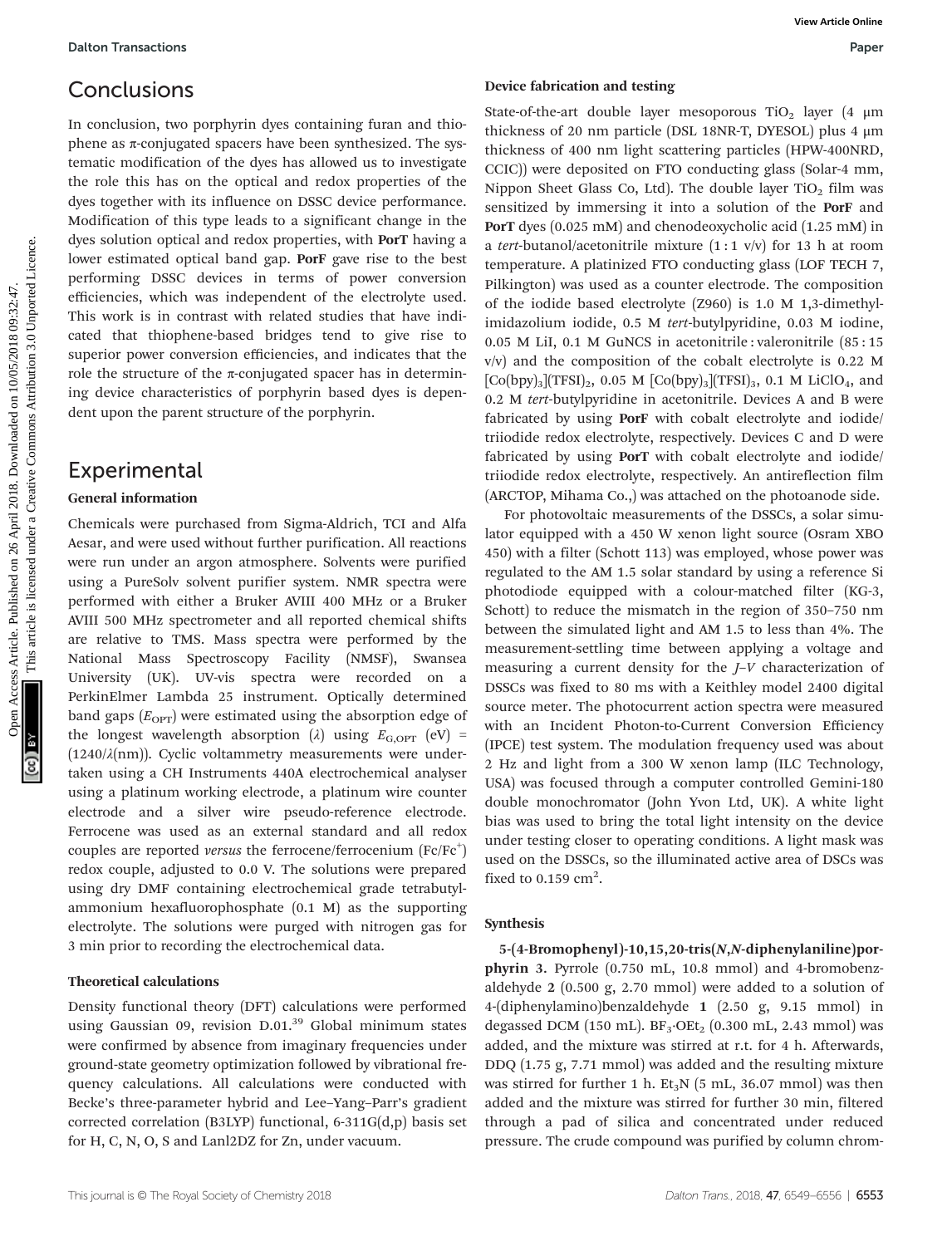atography  $(SiO<sub>2</sub>, PE : DCM, 3:2)$ , affording 3 (0.483 g, 15%) as a dark green powder. m.p. 212–214 °C;  $\delta_{\rm H}$  (500 MHz, CDCl<sub>3</sub>, TMS) 9.01 (m, 6H), 8.83 (d, J 4.7, 2H), 8.13–8.04 (m, 8H), 7.91 (d, J 8.3, 2H), 7.50–7.44 (m, 6H), 7.44–7.37 (m, 24H), 7.19–7.11 (m, 6H),  $-2.71$  (s, 2H);  $\delta$ <sub>C</sub> (125 MHz, CDCl<sub>3</sub>, TMS) 148.0, 147.8, 141.5, 136.2, 136.1, 135.9, 135.8, 135.8, 130.07, 129.7, 125.1, 125.1, 125.1, 125.0, 123.5, 123.5, 122.6, 121.5, 121.5, 120.7, 120.4, 118.3; HRMS (NSI)  $m/z$  calcd for  $C_{80}H_{57}BrN_7 [M + 2H]^{2+}$ : 597.6963; found 597.6956.

5-(4-Bromophenyl)-10,15,20-tris(N,N-diphenylaniline) porphyrinato zinc( $\pi$ ) 4. A mixture of Zn(OAc)<sub>2</sub> (0.250 g, 1.36 mmol) in MeOH (50 mL) was added to a solution of 3 (0.140 g, 0.117 mmol) in DCM (150 mL). The resulting mixture was stirred overnight at r.t. and then poured into water (150 mL). The organic fraction was washed with brine (150 mL) and water (150 mL) consecutively, dried over  $MgSO<sub>4</sub>$ , filtered and then concentrated under reduced pressure. The crude product was purified by column chromatography  $(SiO<sub>2</sub>,$ DCM), affording 4 (0.141 g, 96%) as a dark purple solid. m.p. 262-265 °C;  $\delta_H$  (400 MHz, CDCl<sub>3</sub>, TMS) 9.15-9.09 (m, 6H), 8.94 (d, J 4.7, 2H), 8.09 (m, 8H), 7.90 (d, J 8.4, 2H), 7.51–7.44 (m, 6H), 7.43 (m, 24H), 7.19–7.11 (m, 6H);  $\delta_c$  (100 MHz, CDCl<sub>3</sub>, TMS) 150.7, 150.6, 150.5, 149.9, 148.1, 148.1, 147.5, 142.1, 136.8, 136.7, 136.0, 135.6, 135.6, 132.4, 132.3, 132.2, 131.7, 129.9, 129.6, 125.1, 124.9, 123.4, 122.3, 121.6, 121.4, 121.3, 119.3; HRMS (NSI) m/z calcd for  $\rm{C_{80}H_{55}N_{7}BrZn}$   $\rm{[M+H]}^{+}:$  1256.2988; found 1256.3001. Public times Articles. Published on 26 April 2018. Download and the solution was stirred as on Common Harticles. The stirred article is licensed to the stirred and the stirred attention on 10/12/03/2018. The stirred artic

5-(4-(5′-Formyl )thienyl)phenyl-10,15,20-tris(N,N-diphenylaniline) porphyrinato zinc( $\pi$ ) 6a. An aqueous solution of 2 M  $K_2CO_3$  (0.200 mL, 0.400 mmol) was added to a mixture of 4 (0.100 g, 79.4 µmol) and 5-formyl-2-thiopheneboronic acid 5a (18.6 mg, 0.119 mmol) in DME (10 mL) and the resulting mixture was degassed with  $N_2$  for 30 min. Pd(dppf)Cl<sub>2</sub> (6.2 mg, 3.97 µmol) was added and the solution was stirred at 80 °C for 48 h. The mixture was then allowed to cool to r.t., poured into water (30 mL) and extracted with DCM ( $3 \times 30$  mL). The combined organic extracts were dried over MgSO<sub>4</sub>, filtered and then concentrated under reduced pressure. The crude compound was purified by column chromatography  $(SiO<sub>2</sub>, DCM)$ , affording 6a (77.8 mg, 76%) as a purple solid. m.p. 222–224 °C;  $\delta_{\rm H}$  (400 MHz, CDCl<sub>3</sub>, TMS) 10.00 (s, 1H), 9.16–9.09 (m, 6H), 9.00 (d, J 4.7, 2H), 8.31 (d, J 8.3, 2H), 8.12–8.05 (m, 8H), 7.90 (d, J 3.9, 1H), 7.72 (d, J 3.9, 1H), 7.47 (m, 6H), 7.44-7.39 (m, 24H), 7.18-7.11 (m, 6H);  $\delta$ <sub>C</sub> (100 MHz, CDCl3, TMS) 183.1, 154.4, 150.8, 150.6, 150.6, 149.9, 148.1, 148.1, 147.6, 144.5, 142.9, 137.8, 136.8, 136.7, 135.6, 135.5, 135.46, 132.4, 132.4, 132.4, 132.3, 132.2, 131.6, 129.6, 125.0, 125.0, 124.8, 124.7, 123.4, 121.6, 121.5, 121.4, 121.3, 119.6; HRMS (NSI)  $m/z$  calcd for C<sub>85</sub>H<sub>58</sub>N<sub>7</sub>OSZn [M + H]<sup>+</sup>: 1288.3710; found 1288.3707.

5-(4-(5′-Formyl)furan)phenyl-10,15,20-tris(N,N-diphenylaniline) porphyrinato zinc( $\pi$ ) 6b. An aqueous solution of 2 M  $K_2CO_3$  (0.200 mL, 0.400 mmol) was added to a mixture of 4 (0.100 g, 79.4  $\mu$ mol) and 5-formyl-2-furanboronic acid 5b (16.6 mg, 0.119 mmol) in DME (10 mL) and the resulting mixture was degassed with  $N_2$  for 30 min. Pd(dppf)Cl<sub>2</sub> (6.2 mg, 3.97  $\mu$ mol) was added and the solution was stirred at 80 °C for 48 h. The mixture was then allowed to cool to r.t., poured into water (30 mL) and extracted with DCM ( $3 \times 30$  mL). The combined organic extracts were dried over MgSO<sub>4</sub>, filtered and then concentrated under reduced pressure. The crude compound was purified by column chromatography  $(SiO<sub>2</sub>,$ PE : DCM, 1 : 4), affording 6b (75.8 mg, 75%) as a purple solid. m.p. 230–233 °C;  $\delta_H$  (400 MHz, CDCl<sub>3</sub>, TMS) 9.76 (s, 1H), 9.13 (m, 6H), 8.98 (d, J 4.7, 2H), 8.33 (d, J 8.4, 2H), 8.23 (d, J 8.3, 2H), 8.13–8.06 (m, 6H), 7.47 (m, 7H), 7.42 (m, 24H), 7.18–7.10  $(m, 7H); \delta_C$  (100 MHz, CDCl<sub>3</sub>, TMS) 177.5, 159.8, 152.6, 150.8, 150.6, 150.6, 149.9, 148.1, 148.1, 147.6, 144.8, 136.8, 136.7, 135.6, 135.6, 135.3, 132.5, 132.4, 132.3, 132.3, 131.7, 129.7, 128.3, 125.0, 125.0, 123.8, 123.4, 121.6, 121.5, 121.5, 121.4, 119.8, 108.4; HRMS (MALDI)  $m/z$  calcd for  $C_{85}H_{57}N_7O_2Zn$ [M]<sup>+•</sup>: 1271.3865; found 1271.3872.

2-Cyano-3- $(5-(4-(10,15,20\cdot tris(N,N\cdot diphenylaniline)))$ porphyrinato zinc(II)-yl)phenyl)thienyl acrylic acid (PorT). Compound 6a (0.100 g, 77.5 µmol) and cyanoacetic acid (29.7 mg, 0.349 mmol) were dissolved in a mixture of THF and acetic acid (12 mL, 1:1, v:v). Ammonium acetate (29.9 mg, 0.388 mmol) and zinc acetate dihydrate (68.0 mg, 0.310 mmol) were added and the resulting mixture was stirred for 4 h at 70 °C under  $N_2$ . The mixture was allowed to cool to r.t. and water (50 mL) was added. After stirring for further 10 min at r.t., the precipitate was filtered off, washed with water (50 mL) and dried under vacuum. The crude compound was purified by column chromatography  $(SiO<sub>2</sub>, DCM : MeOH, 9:1)$ affording PorT (0.100 g, 95%) as a dark green solid. m.p. 264-267 °C;  $\delta_H$  (400 MHz, d<sub>6</sub>-DMSO, TMS, 80 °C) 8.96–8.90 (m, 6H), 8.31–8.25 (m, 3H), 8.19–8.15 (m, 2H), 8.12–8.04 (m, 6H), 7.50–7.43 (m, 12H), 7.41–7.34 (m, 18H), 7.21-7.14 (m, 6H); HRMS (NSI)  $m/z$  calcd for C<sub>88</sub>H<sub>59</sub>N<sub>8</sub>O<sub>2</sub>SZn  $[M + H]$ <sup>+</sup>: 1355.3768; found 1355.3770.

2-Cyano-3-(5-(4-(10,15,20-tris(N,N-diphenylaniline))porphyrinato zinc $(n)$ -yl)phenyl)furyl acrylic acid (PorF). Compound 6b  $(0.100 \text{ g}, 78.5 \text{ \mu} \text{mol})$  and cyanoacetic acid  $(30.0 \text{ mg},$ 0.353 mmol) were dissolved in a mixture of THF and acetic acid (12 mL, 1 : 1, v : v). Ammonium acetate (30.3 mg, 0.392 mmol) and zinc acetate dihydrate (68.9 mg, 0.314 mmol) were added and the resulting mixture was stirred for 4 h at 70  $\degree$ C under N<sub>2</sub>. The mixture was allowed to cool to r.t. and water (50 mL) was added. After stirring for further 10 min at r.t., the precipitate was filtered off, washed with water (50 mL) and dried under vacuum. The crude compound was purified by column chromatography  $(SiO<sub>2</sub>, DCM : MeOH, 9:1)$  affording PorF (97.9 mg, 93%) as a dark green solid. m.p. 230-233 °C;  $\delta_{\rm H}$  (400 MHz, d<sub>6</sub>-DMSO, TMS) 8.97–8.93 (m, 6H), 8.87 (d, J 4.6, 2H), 8.30 (s, 4H), 8.11–8.06 (m, 6H), 7.90 (s, 1H), 7.55 (d, J 3.6, 1H), 7.50–7.45 (m, 12H), 7.40–7.35 (m, 18H), 7.20–7.15 (m, 6H); HRMS (NSI) m/z calcd for  $C_{88}H_{59}N_8O_3Zn$  [M – H]<sup>-</sup>: 1337.3851; found 1337.3866.

### Conflicts of interest

There are no conflicts to declare.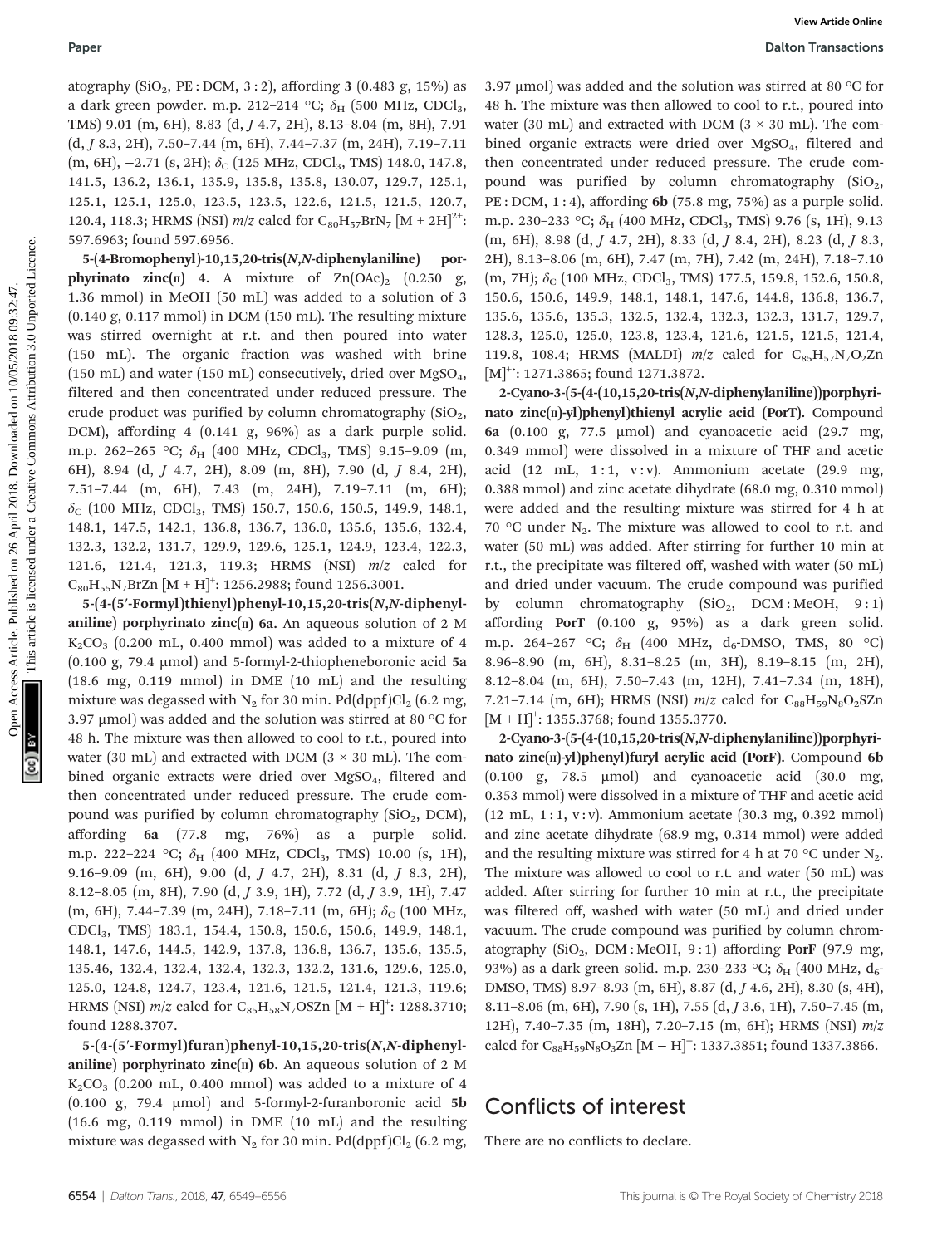### Acknowledgements

GC and MC thank the EPSRC for funding (EP/E036244/1, EP/ J500434/1). GC thanks the National Mass Spectroscopy Facility (NMSF), Swansea University (UK). S. M. A. acknowledges the Ministry of Higher Education and Scientific Research in Iraq and Kufa University for funding and support. We acknowledge Swiss National Science Foundation for financial support with the project entitled as "Fundamental studies of mesoscopic devices for solar energy conversion" with project number 20020\_169695. P. Y. acknowledges the support from Swiss Government Excellence postdoctoral fellowship. **Oben Tansielson**<br> **Acknowledgements**<br> **Can Auchines** Article. New Street Scheme Access Article. Published and Cov. The Synthern Home Cov. The Synthern Home Cover (1918) and Creative Synthern Home Cover (1918) and Can acc

### Notes and references

- 1 J. Gong, K. Sumathy, Q. Qiao and Z. Zhou, Ren. Sust. Energ. Rev., 2017, 68(1), 234–246.
- 2 B. O'Regan and M. Gratzel, Nature, 1991, 353, 737–740.
- 3 M. Liang and J. Chen, Chem. Soc. Rev., 2013, 42, 3453–3488.
- 4 M. G. Walter, A. B. Rudine and C. C. Wamser, J. Porphyrins Phthalocyanines, 2010, 14, 759–792.
- 5 A. Harriman, J. Chem. Soc., Faraday Trans. 2, 1981, 77, 1281–1291.
- 6 P. K. Goldberg, T. J. Pundsack and K. E. Splan, J. Phys. Chem. A, 2011, 115, 10452–10460.
- 7 J. Feng, Y. Jiao, W. Ma, M. K. Nazeeruddin, M. Grätzel and S. Meng, J. Phys. Chem. C, 2013, 117, 3772–3778.
- 8 A. Mishra, M. K. R. Fischer and P. Bäuerle, Angew. Chem., Int. Ed., 2009, 48, 2474–2499.
- 9 F. Arkan and M. Izadyar, Mater. Chem. Phys., 2017, 196, 142–152.
- 10 T. D. Santos, A. Morandeira, S. Koops, A. J. Mozer, G. Tsekouras, Y. Dong, P. Wagner, G. Wallace, J. C. Earles, K. C. Gordon, D. Officer and J. R. Durrant, J. Phys. Chem. C, 2010, 114, 3276–3279.
- 11 A. Kay and M. Graetzel, J. Phys. Chem., 1993, 97, 6272–6277.
- 12 M. Urbani, M. Grätzel, M. K. Nazeeruddin and T. Torres, Chem. Rev., 2014, 114, 12330–12396.
- 13 M. K. Nazeeruddin, R. Humphry-Baker, D. L. Officer, W. M. Campbell, A. K. Burrell and M. Grätzel, Langmuir, 2004, 20, 6514–6517.
- 14 S. Cherian and C. C. Wamser, J. Phys. Chem. B, 2000, 104, 3624–3629.
- 15 M. S. Kang, S. H. Kang, S. G. Kim, I. T. Choi, J. H. Ryu, M. J. Ju, D. Cho, J. Y. Lee and H. K. Kim, Chem. Commun., 2012, 48, 9349–9351.
- 16 R. B. Ambre, G.-F. Chang, M. R. Zanwar, C.-F. Yao, E. W.-G. Diau and C.-H. Hung, Chem. – Asian J., 2013, 8, 2144–2153.
- 17 T. Higashino, K. Kawamoto, K. Sugiura, Y. Fujimori, Y. Tsuji, K. Kurotobi, S. Ito and H. Imahori, ACS Appl. Mater. Interfaces, 2016, 8, 15379–15390.
- 18 A. Yella, H.-W. Lee, H. N. Tsao, C. Yi, A. K. Chandiran, M. K. Nazeeruddin, E. W.-G. Diau, C.-Y. Yeh, S. M. Zakeeruddin and M. Grätzel, Science, 2011, 334, 629–634.
- 19 C.-L. Wang, J.-Y. Hu, C.-H. Wu, H.-H. Kuo, Y.-C. Chang, Z.-J. Lan, H.-P. Wu, E. Wei-Guang Diau and C.-Y. Lin, Energy Environ. Sci., 2014, 7, 1392–1396.
- 20 V. Villari, P. Mineo, E. Scamporrino and N. Micali, RSC Adv., 2012, 2, 12989–12998.
- 21 N. C. Maiti, S. Mazumdar and N. Periasamy, J. Phys. Chem. B, 1998, 102, 1528–1538.
- 22 S. Mathew, A. Yella, P. Gao, R. Humphry-Baker, B. F. E. Curchod, N. Ashari-Astani, I. Tavernelli, U. Rothlisberger, M. K. Nazeeruddin and M. Grätzel, Nat. Chem., 2014, 6, 242.
- 23 S. J. Lee, C. D. Malliakas, M. G. Kanatzidis, J. T. Hupp and S. T. Nguyen, Adv. Mater., 2008, 20, 3543–3549.
- 24 K. E. Splan and J. T. Hupp, Langmuir, 2004, 20, 10560– 10566.
- 25 S. Sharma, N. Zamoshchik and M. Bendikov, Isr. J. Chem., 2014, 54, 712–722.
- 26 J. H. Delcamp, Y. Shi, J.-H. Yum, T. Sajoto, E. Dell'Orto, S. Barlow, M. K. Nazeeruddin, S. R. Marder and M. Grätzel, Chem. – Eur. J., 2013, 19, 1819–1827.
- 27 S. Qu, B. Wang, F. Guo, J. Li, W. Wu, C. Kong, Y. Long and J. Hua, Dyes Pigm., 2012, 92, 1384–1393.
- 28 O. Gidron and M. Bendikov, Angew. Chem., Int. Ed., 2014, 53, 2546–2555.
- 29 P. Shen, X. Liu, S. Jiang, Y. Huang, L. Yi, B. Zhao and S. Tan, Org. Electron., 2011, 12, 1992–2002.
- 30 R. Li, X. Lv, D. Shi, D. Zhou, Y. Cheng, G. Zhang and P. Wang, J. Phys. Chem. C, 2009, 113, 7469–7479.
- 31 J. Jia, Y. Zhang, P. Xue, P. Zhang, X. Zhao, B. Liu and R. Lu, Dyes Pigm., 2013, 96, 407–413.
- 32 H. Jia, X. Ju, M. Zhang, Z. Ju and H. Zheng, Phys. Chem. Chem. Phys., 2015, 17, 16334–16340.
- 33 N. V. Krishna, J. V. S. Krishna, S. P. Singh, L. Giribabu, L. Han, I. Bedja, R. K. Gupta and A. Islam, J. Phys. Chem. C, 2017, 121, 6464–6477.
- 34 M. Sreenivasu, A. Suzuki, M. Adachi, C. V. Kumar, B. Srikanth, S. Rajendar, D. Rambabu, R. S. Kumar, P. Mallesham, N. V. B. Rao, M. S. Kumar and P. Y. Reddy, Chem. – Eur. J., 2014, 20, 14074–14083.
- 35 S. Eu, S. Hayashi, T. Umeyama, A. Oguro, M. Kawasaki, N. Kadota, Y. Matano and H. Imahori, J. Phys. Chem. C, 2007, 111, 3528–3537.
- 36 J. S. Lindsey, H. C. Hsu and I. C. Schreiman, Tetrahedron Lett., 1986, 27, 4969–4970.
- 37 J. S. Lindsey, I. C. Schreiman, H. C. Hsu, P. C. Kearney and A. M. Marguerettaz, J. Org. Chem., 1987, 52, 827–836.
- 38 J. Karolczak, D. Kowalska, A. Lukaszewicz, A. Maciejewski and R. P. Steer, J. Phys. Chem. A, 2004, 108, 4570–4575.
- 39 M. J. Frisch, G. W. Trucks, H. B. Schlegel, G. E. Scuseria, M. A. Robb, J. R. Cheeseman, G. Scalmani, V. Barone, B. Mennucci, G. A. Petersson, H. Nakatsuji, M. Caricato, X. Li, H. P. Hratchian, A. F. Izmaylov, J. Bloino, G. Zheng, J. L. Sonnenberg, M. Hada, M. Ehara, K. Toyota, R. Fukuda, J. Hasegawa, M. Ishida, T. Nakajima, Y. Honda, O. Kitao, H. Nakai, T. Vreven, J. A. Montgomery Jr., J. E. Peralta,
	- F. Ogliaro, M. J. Bearpark, J. Heyd, E. N. Brothers,